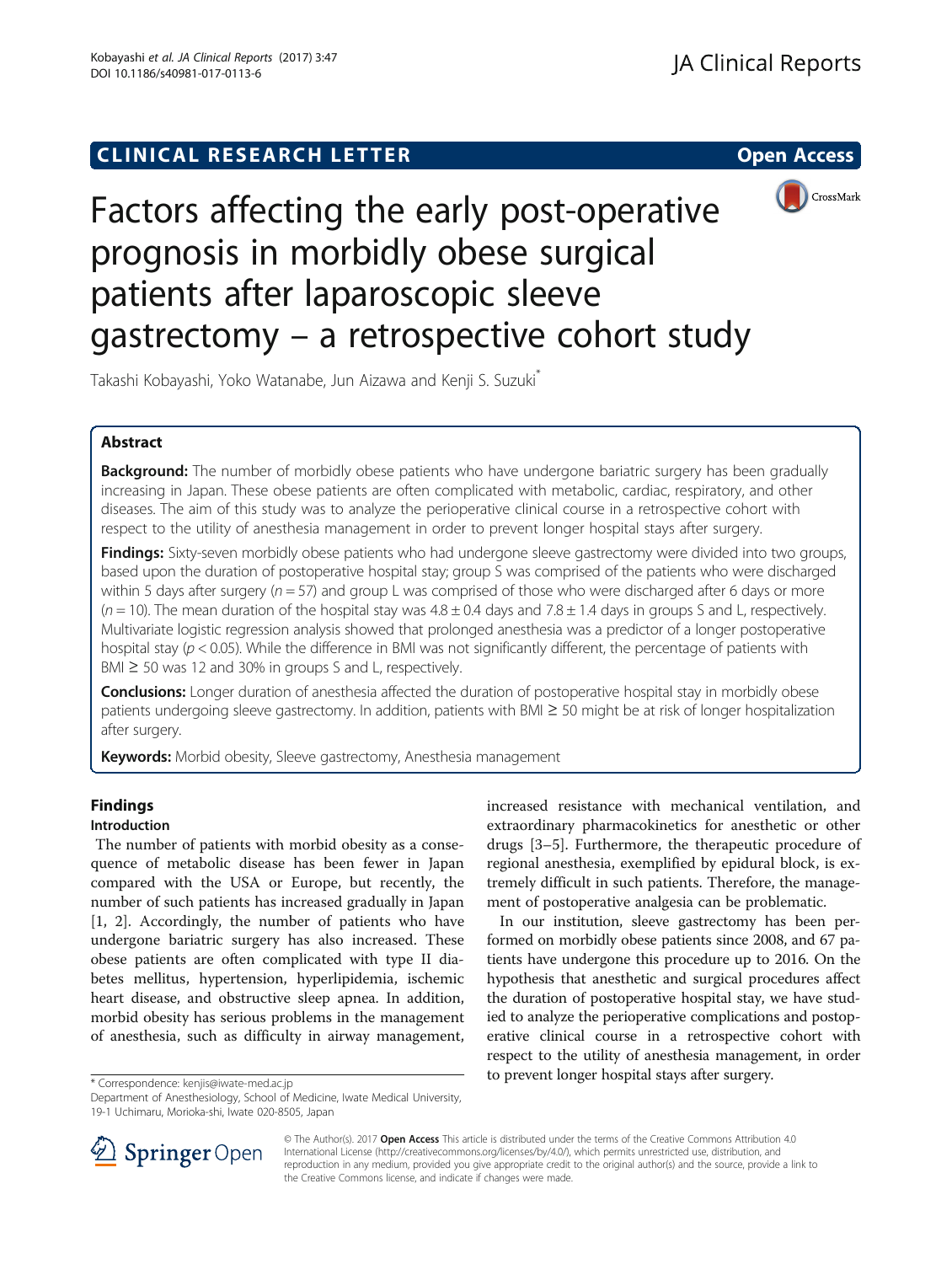#### Patients and methods

This study was approved by the ethics committee of Iwate Medical University Graduate School of Medicine (no. 29-12).

Clinical data of morbidly obese patients who had undergone sleeve gastrectomy between November 2008 and December 2016 were obtained from electronic clinical records and anesthetic records.

There were no excluded patients, and 67 patients were enrolled in present study. The patients undergoing sleeve gastrectomy are discharged on postoperative day 5 on the usual condition due to a plan of the surgical department. Therefore, those subjects were divided into two groups based upon the postoperative duration of hospital stay; group S was comprised of the patients who were discharged within 5 days after surgery ( $n = 57$ ) and group L was comprised of those who were discharged after 6 days or more  $(n = 10)$ . We collected the data for the patients' characteristics, anesthesia data throughout the time course, bleeding and urine volume, infused fluid volume, and perioperative complications. These data were compared between the two groups.

Statistical analyses were performed using SPSS version 22 (SPSS Inc., Chicago, IL, USA). Shapiro-Wilk test was used to assess whether the data were normally distributed. Continuous data were expressed as median (interquartile range) or mean ± standard deviations, and categorical variables were expressed as a percentage. Mann-Whitney  $U$  test or unpaired Student's  $t$  test were used to compare continuous variables. The categorical data were assessed using a chi-square test. Logistic regression was used for the multivariate analysis.  $P$  values < 0.05 were considered statistically significant.

#### Results

The mean duration of hospital stay was  $4.8 \pm 0.4$  days and  $7.8 \pm 1.4$  days in group S and group L, respectively. One patient in group L complained of chest pain on postoperative day 2. Although the diagnosis was not confirmed based upon objective findings, like a perspective view, we started heparin infusion for the prevention of ischemic heart disease and/or pulmonary thromboembolism. After that, the patient did not complain of the symptoms any further, and he was discharged at day 8 after surgery. No other severe complications occurred in any of the patients. The causes of postoperative longer hospital stay in other group L patients were as follows: a delay of poor oral intake in five cases, a lasting oozing from the intraperitoneal drain, an onset of intoxication dermatosis with the antibiotics, and a prolonged complaint of pain on the operated site in each patient.

There was no significant difference between group S and group L regarding age, gender, height, weight, and BMI (Table 1). Preoperative morbidities with

Table 1 Demographic profile

|                   | Group S<br>$(n = 57)$ | Group L<br>$(n = 10)$ | p value |
|-------------------|-----------------------|-----------------------|---------|
| Age (years)       | 43.0 (19.8)           | 45.5 (22.8)           | 0.879   |
| M/F               | 31/26                 | 5/5                   | 0.798   |
| Height (cm)       | $166 + 10.0$          | $164 + 10.9$          | 0.528   |
| Weight (kg)       | $121 + 23.5$          | $123 + 34.1$          | 0.893   |
| BMI               | 42.0 (7.55)           | 43.8 (13.8)           | 0.681   |
| Complications (%) |                       |                       |         |
| Hypertension      | 82.5                  | 80.0                  | 0.852   |
| Diabetes mellitus | 66.7                  | 50.0                  | 0.311   |
| Hyperlipidemia    | 77.2                  | 50.0                  | 0.073   |
| IHD <sup>a</sup>  | 5.3                   | 10.0                  | 0.560   |
| OSA <sup>b</sup>  | 100                   | 80.0                  | 0.06    |

Values are the median (interquartile range), mean  $\pm$  SD or number (%) alschemic heart disease

**b**Obstructive sleep apnea

complicating diseases were also similar between the groups (Table 1).

All patients received remifentanil and fentanyl for pain prevention during general anesthesia. For sedation, propofol, sevoflurane, or desflurane were used at the discretion of the respective anesthesiologist. Rocuronium was routinely administered as a muscle relaxant during anesthesia, and sugammadex was used as needed.

The intra-anesthetic data are shown in Table 2. The mean durations of operation and anesthesia were slightly longer in group L than in group S, but these values were not significantly different. Although bleeding volume and infusion fluid volume were slightly larger in group L, there were no statistically significant differences in the urine output and fluid balance.

Multivariate logistic regression analysis showed anesthesia time to be predictors of a longer postopera-tive hospital stay (Table [3,](#page-2-0)  $p < 0.05$ ). The reasons for our verification of regression analysis with only anesthesia time were a  $p$  value less than 0.1 in comparison between the groups (Table 2), and operation time, blood loss, and infusion volume were statistically significant correlated with anesthesia time ( $p < 0.05$ ).

Table 2 Intra-anesthetic data

|                         | Group S<br>$(n=57)$ | Group L<br>$(n = 10)$ | p value |
|-------------------------|---------------------|-----------------------|---------|
| Operation time (min)    | 151 (55.0)          | 192 (180)             | 0.163   |
| Anesthesia time (min)   | 234 (61.3)          | 279 (205)             | 0.094   |
| Blood loss (g)          | 5.00 (7.50)         | 11.5(35.8)            | 0.116   |
| Urine output (ml)       | 220 (445)           | 201 (258)             | 0.502   |
| Infusion volume (ml)    | 1800 (1365)         | 3575 (3108)           | 0.163   |
| Total balance (ml/kg/h) | $5.02 \pm 2.29$     | $5.79 \pm 2.86$       | 0.351   |

Values are expressed as the median (interquartile range) or mean  $\pm$  SD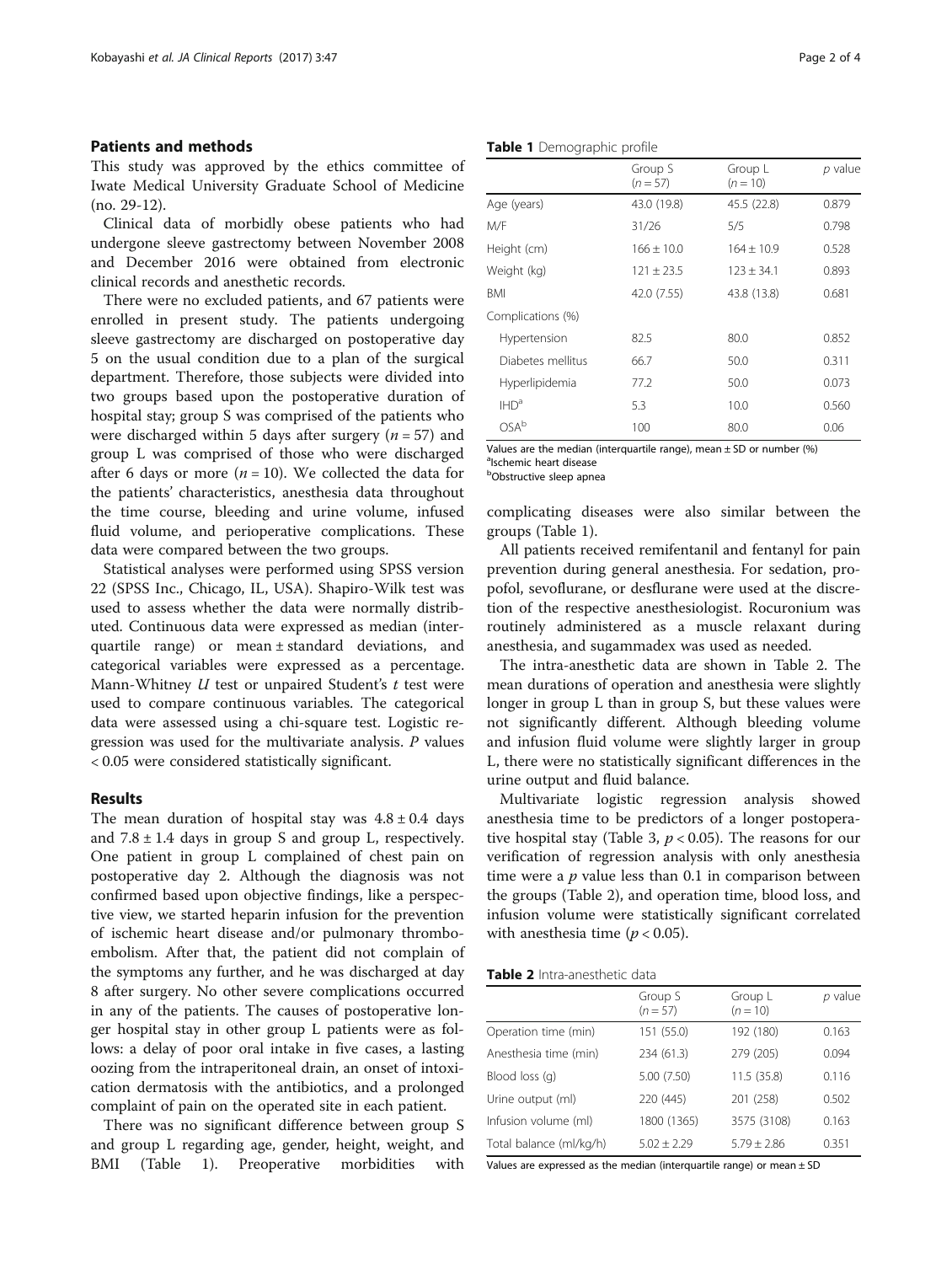<span id="page-2-0"></span>Table 3 Multivariate logistic analysis for longer hospital stay

|                 | ΛR    | 95% CI      | p value |
|-----------------|-------|-------------|---------|
| Anesthesia time | 0.989 | 0.980-0.998 | 0.023   |

## **Discussion**

Although laparoscopic sleeve gastrectomy in morbidly obese patients has become a routine outpatient procedure in Europe and the USA [\[6](#page-3-0), [7](#page-3-0)], all our patients received perioperative treatment in the hospital for around 5 days. This difference has been considered to be due to the medical insurance systems and the consciousness of Japanese patients and their families with respect to surgical treatment. However, the most important factor is the smaller number of patients undergoing bariatric surgery in Japan. In our institution, surgically obese patients are hospitalized on the day before the operation and enter the intensive care unit soon after surgery until postoperative day (POD) 1. These patients receive walking rehabilitation after POD 1 in a general ward, and they are subsequently discharged from the hospital if they have no complications due to the operation. One patient in group L complained of chest pain on POD 2, which we suspected to be due to ischemic heart disease or pulmonary arterial emboli, and initiated heparin infusion. His complaint resolved after POD 3, and there were no abnormal findings on echocardiography and/or blood examinations. Although no other severe complications were observed in either group, a prolonged poor oral intake was observed in five patients of group L. The principal factor related to a delayed discharge was slow progress with walk rehabilitation independently due to pain at the operated site and/or muscle weakness [[8](#page-3-0)–[10\]](#page-3-0).

In the present study, we assessed the cause of a longer hospital stay from the perspective of anesthesia management. Although the odds ratios were not particularly high, prolonged duration of anesthesia affected longer hospital stay (Table 3,  $p < 0.05$ ). Moreover, operation time, blood loss, and infusion volume were correlated with anesthesia time ( $p < 0.05$ ). That means the longer surgical procedure resulted in increasing of blood loss and infused fluid volume; consequently, tissue edema including gastrointestinal tract was induced [\[11, 12\]](#page-3-0). Figure 1 presents the time trend of surgical and anesthetic time in our hospital. Since both durations tended to be shorter, the length of hospital stay could be stable.

There have been reports that the risk of perioperative complications is increased in patients with BMI  $\geq 50$ [[7, 10\]](#page-3-0). In our cohort, the proportions of patients with BMI over 50 were 12% in group S and 30% in group L. That difference was not statistically significant but was slightly superior in group L (Table 4).

On the other hand, obstructive sleep apnea (OSA) has become one of the important risks for anesthetic



management, especially in bariatric surgery, where the prevalence of OSA is higher and the incidences of postoperative intubation and ventilation are increased [[7, 9](#page-3-0)]. In our study, the proportion of patients with the complaint of OSA was greater in group S compared with group L. Accordingly, while most of the patients with OSA have not been diagnosed preoperatively, all of our patients consulted a doctor in the department of sleep medicine prior to undergoing bariatric surgery. Therefore, postoperative complications with obstructive respiratory disorder were predicted and prevented by treatment for OSA, e.g., CPAP device.

The most important findings in this study was that longer duration of anesthesia affected the duration of postoperative hospital stay in morbidly obese patients. In addition, patients with BMI  $\geq$  50 may experience longer durations of hospitalization after surgery.

This retrospective study has some inherent limitations. Firstly, the number of patients was small, and the numbers in each of the groups were different. Secondly, the patients were divided into two groups based upon the duration of postoperative hospital relative to the ordinary date of discharge in our institution. However, it was unknown whether our classification is adequate or not. Thirdly, we have not analyzed the detailed anesthesia methods or postoperative analgesia.

The number of morbidly obese Japanese patients who undergo laparoscopic sleeve gastrectomy remains small. Therefore, further analyses of Japanese obese patients will be necessary in the future.

| Table 4 BMI data |
|------------------|
|                  |

|                      | Group S<br>$(n = 57)$ (%) | Group L<br>$(n = 10)$ (%) | p value |
|----------------------|---------------------------|---------------------------|---------|
| BMI < 40             | 27                        | 30                        | 0.808   |
| $40 \leq$ BMI $< 50$ | 61                        | 40                        | 0.206   |
| $BM \geq 50$         | 12                        | 30                        | 0.147   |

Independent chi-square test:  $p = 0.286$